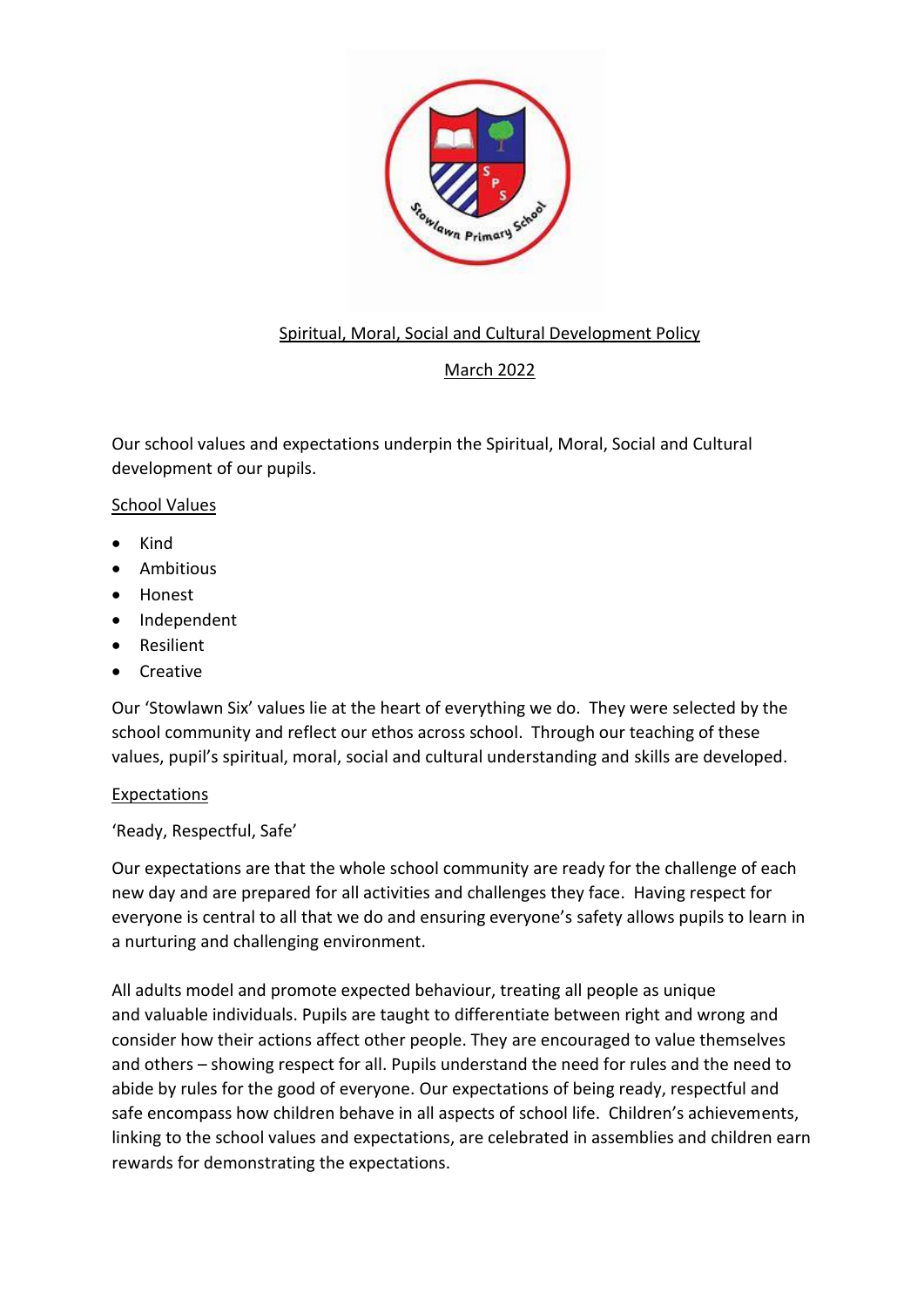## Intent

At Stowlawn Primary School, we aim for our pupils to be successful, confident learners who develop into responsible citizens, in preparation for life in modern Britain. We put equal emphasis on the academic and personal development of our children, with the well- being of every child being central to all we do. We recognise that the personal development of pupils, including nurturing their spiritual, moral, social and cultural understanding, plays a significant part in their ability to learn and achieve. We provide a wide range of opportunities that develop the children's spiritual, moral, social and cultural learning, including the promotion of being healthy, staying safe, enjoying and achieving, making a positive contribution and achieving economic well-being. We enable our pupils to explore and develop their own values and beliefs, spiritual awareness, high standards of personal behaviour, a positive, caring attitude towards other people, an understanding of their social and cultural traditions and an appreciation of the diversity and richness of other cultures. All members of the school community are encouraged to develop into responsible citizens through the implementation of Fundamental British Values. Fundamental British Values are shared through the thoughtful and wide-ranging promotion of the children's SMSC development, enabling them to thrive in a supportive, highly cohesive learning community.

#### Our Curriculum

All curriculum areas contribute to nurturing the children's spiritual, moral, social and cultural development and opportunities are identified for this in all subject areas. Through the RE curriculum and collective worship, spiritual and religious values of a variety of different faiths are explored, developing understanding, respect and tolerance of other's beliefs, whilst allowing pupils to learn about diverse and alternative views.

#### Spiritual Development

Spiritual development enables pupils to look within themselves at their human relationships, experiences and at the wider world. It is about having the ability to acquire and be reflective about their own beliefs, religious or otherwise that inform their perspective on life. It encourages an interest in and respect for different peoples' faiths feelings and values. Spiritual Development relates to the quest for individual identity and the search for meaning and purpose in our existence. It leads towards the understanding of self and others and considers feelings, emotions, attitudes and beliefs.

Provision for the spiritual development of pupils includes developing their:

- ability to be reflective about their own beliefs (religious or otherwise) and perspective on life
- knowledge of, and respect for, different people's faiths, feelings and values
- sense of enjoyment and fascination in learning about themselves, others and the world around them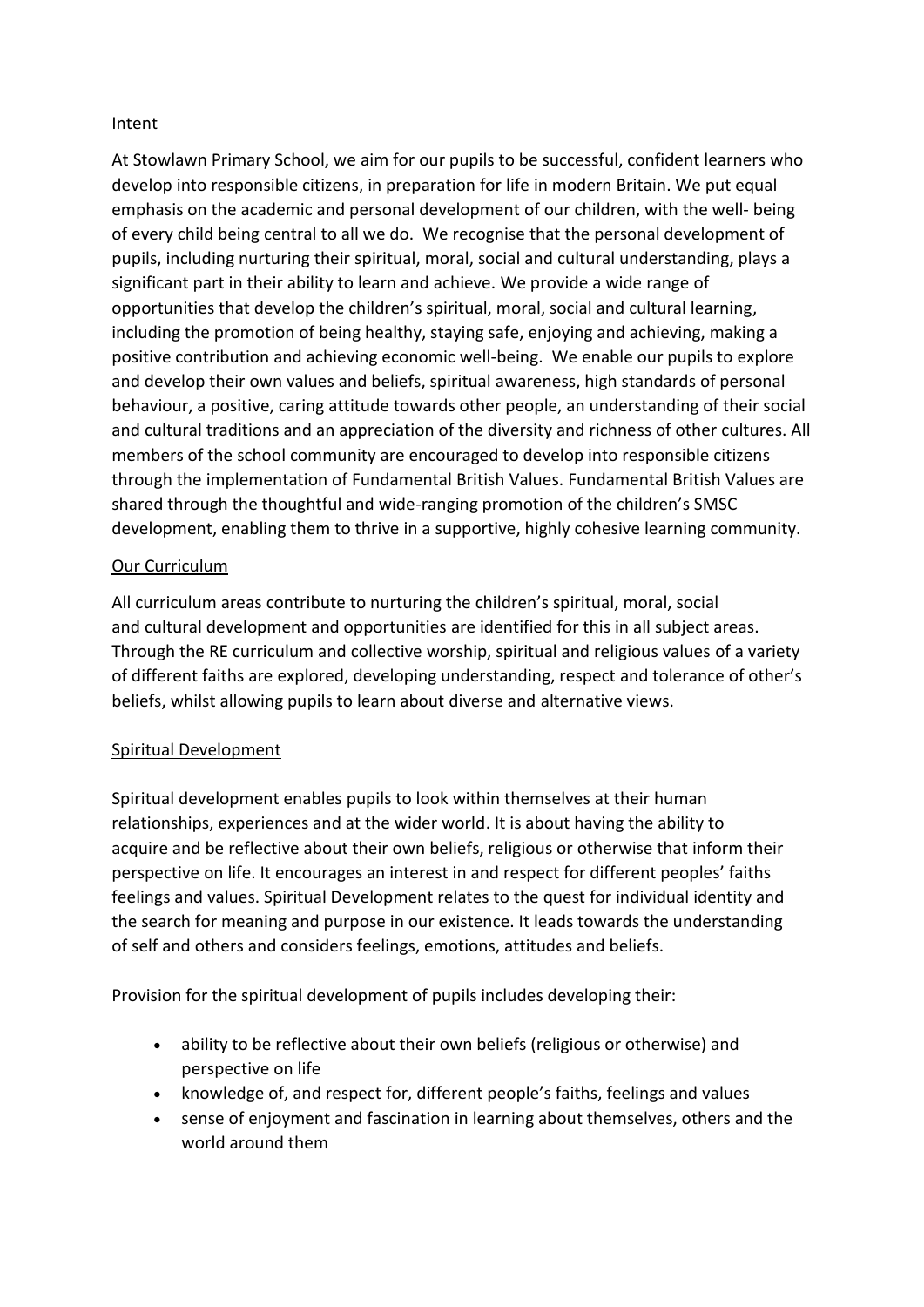- use of imagination and creativity in their learning
- willingness to reflect on their experiences
- •

## Moral Development

Moral development includes knowing what is right and wrong and how to deal with moral conflict. Children develop the skills, understanding, qualities and attitudes to make responsible moral decisions and act on them. Children are encouraged to understand the need for a common code. From this basis they may develop the ability to make judgements and to become increasingly responsible for their own actions and/or behaviour and understand the consequences of these. It is about being willing to do what is right out of concern for others.

Provision for the moral development of pupils includes developing their:

- ability to recognise the difference between right and wrong and to readily apply this understanding in their own lives, and to recognise legal boundaries and, in doing so, respect the civil and criminal law of England.
- understanding of the consequences of their behaviour and actions.
- interest in investigating and offering reasoned views about moral and ethical issues and ability to understand and appreciate the viewpoints of others on these issues.

## Social Development

Social development addresses the need to have an understanding of our rights and responsibilities of living in a community; of being a "responsible citizen". It builds and develops the use of a range of social skills in different contexts, for example working and socialising with other pupils, including those from different religious, ethnic and socioeconomic backgrounds. This enables pupils to become conscientious participants in their family, class, school, the local and wider community and make a positive contribution to the lives of others in society. Within this there should be a balance of the positive, satisfying elements of belonging to a group or society along with the demands, obligations and cooperation such membership requires.

Provision for the social development of pupils includes developing their:

- use of a range of social skills in different contexts, for example working and socialising with other pupils, including those from different religious, ethnic and socio-economic backgrounds.
- willingness to participate in a variety of communities and social settings, including by volunteering, cooperating well with others and being able to resolve conflicts effectively
- acceptance of and engagement with the fundamental British values of democracy, the rule of law, individual liberty and mutual respect and tolerance of those with different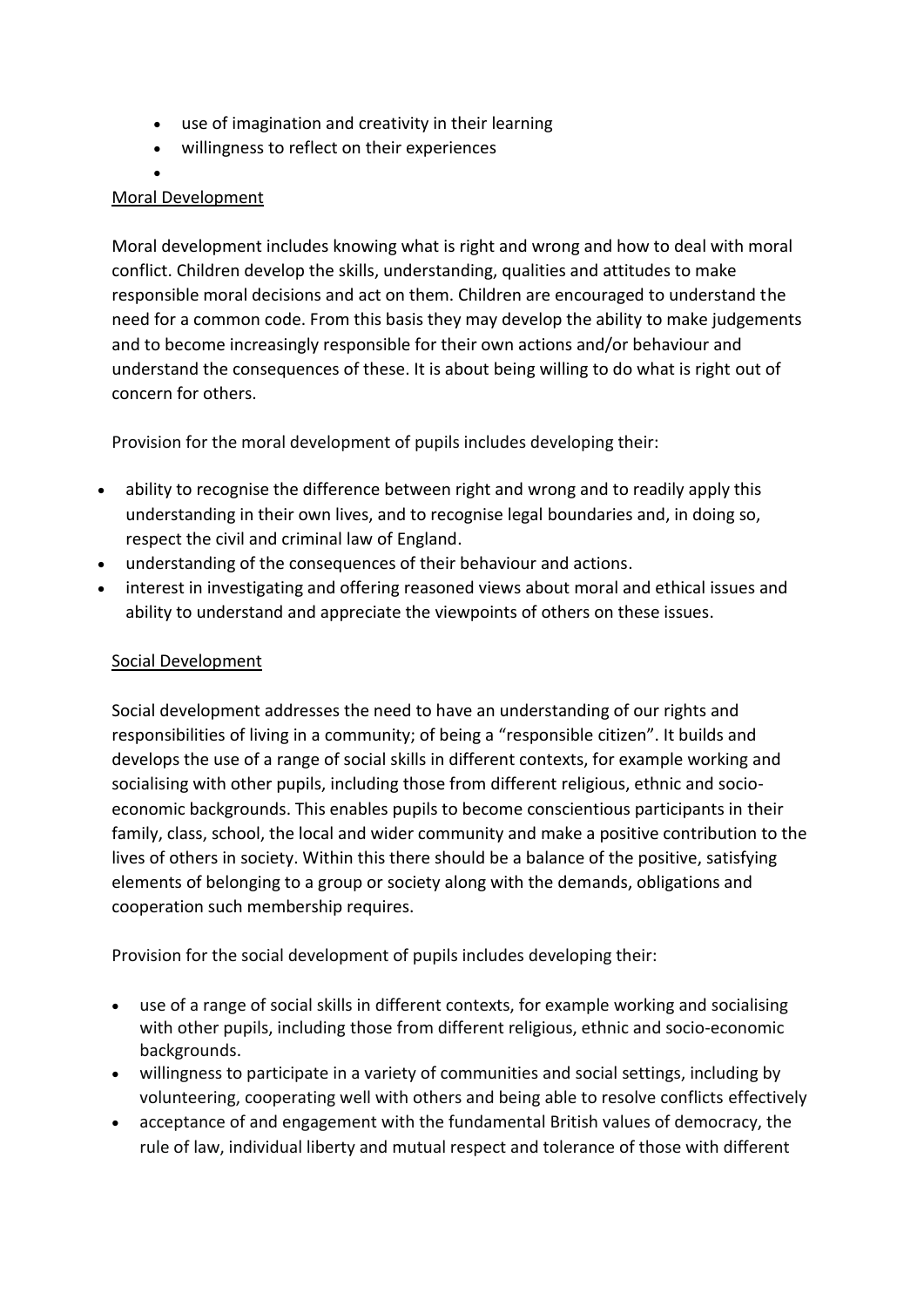faiths and beliefs. They will develop and demonstrate skills and attitudes that will allow them to participate fully in and contribute positively to life in modern Britain.

## Cultural Development

At the heart of cultural development lies the necessity to develop a sense of personal identity, whilst at the same time acquiring awareness, understanding, respect and tolerance regarding the cultural traditions and beliefs of others. Cultural development covers the acquisition of knowledge and understanding of others' cultural traditions and the influences these have on self and society so that pupils are prepared for life in modern Britain. Children acquire the ability to respond to a variety of aesthetic experiences, having a curiosity about differences and showing an interest and curiosity in others' ways of doing things. It includes knowledge of Britain's democratic parliamentary system and its central role in shaping our history and values, and in continuing to develop Britain.

Provision for the cultural development of pupils includes developing their:

- understanding and appreciation of the wide range of cultural influences that have shaped their own heritage and that of others
- understanding and appreciation of the range of different cultures in the school and further afield as an essential element of their preparation for life in modern Britain
- ability to recognise, and value, the things we share in common across cultural, religious, ethnic and socio-economic communities
- knowledge of Britain's democratic parliamentary system and its central role in shaping our history and values, and in continuing to develop Britain
- willingness to participate in and respond positively to artistic, musical, sporting and cultural opportunities
- interest in exploring, improving understanding of and showing respect for different faiths and cultural diversity and the extent to which they understand, accept, respect and celebrate diversity. This is shown by their respect and attitudes towards different religious, ethnic and socio-economic groups in the local, national and global communities

## Implementation

The implementation of SMSC is the responsibility of all staff. We ensure that the SMSC development of our pupils is promoted across the curriculum and in the wider life of the school by:

- ensuring that everyone connected with the school is aware of our values and principles.
- providing an appropriate range of effective teaching and learning strategies that implement our intention and commitment to SMSC
- providing an appropriate range of effective teaching and learning strategies that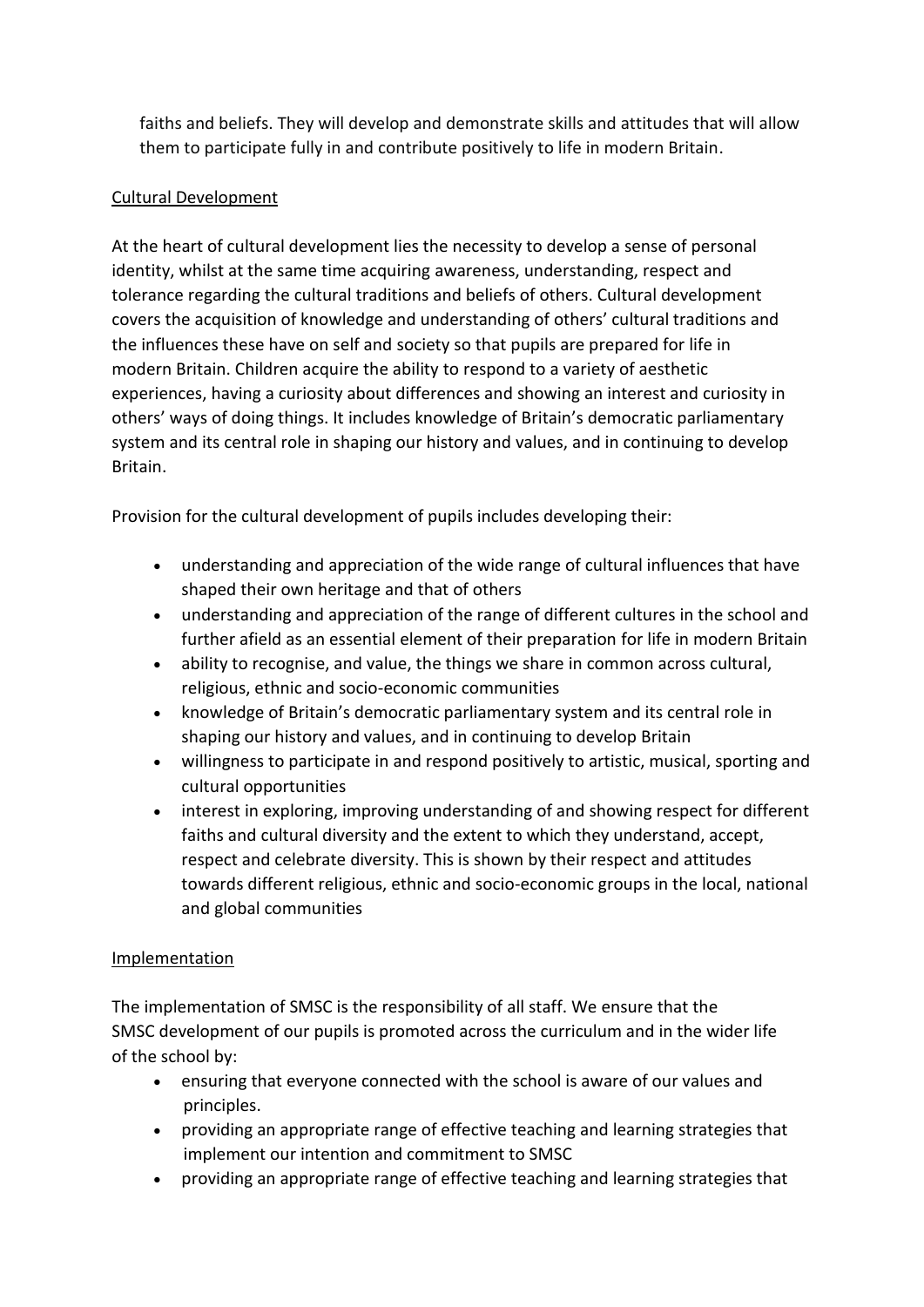enables pupils to reflect on and respond to the issues of SMSC importance and concern

- ensure a consistent approach to the delivery of SMSC issues through the curriculum and the general life of the school.
- ensure that a child's education is set within the context that is meaningful and appropriate to their age, aptitude and background.
- ensure that children know what is expected of them and why.
- give each child a range of opportunities to reflect upon and discuss their beliefs, feelings and responses to personal experience; to express and clarify their own ideas and beliefs; to speak about difficult events
- enable children to develop an understanding of their individual and group identity and develop a sense of belonging.
- enable children to begin to develop an understanding of their social and cultural environment and an appreciation of the many cultures that enrich our society.
- give each child the opportunity to explore social and moral issues and develop a sense of social and moral responsibility.
- maintain a positive climate in school in which all are valued and respected and expected to make a positive contribution
- encouraging teachers to plan for and respond to opportunities to develop SMSC development and to ensure subject leaders have an understanding of SMSC education in their subject
- recognising the importance of our collective worship programme in supporting and encouraging SMSC development
- reviewing the effectiveness and impact of our policy and practice as part of our cycle
- raise awareness of treating all as equals, accepting people who are different because of physical and learning difficulties.

# Practical activities to develop SMSC will include:

- 1 Decision PSHE programme including the sharing of thoughts and feelings with others, exploring relationships with friends, family and others, considering the needs of others and behaviour, showing empathy and developing self-esteem.
- Young Citizens programme to support the teaching of Fundamental British Values.
- Listening and talking to each other
- Experiencing good role models
- Turn taking and sharing equipment
- Working co-operatively and collaboratively
- Working together in different groupings and situation.
- Encouraging the children to behave appropriately at meal times.
- Taking responsibility e.g. expectations, Pupil Leadership Team, Eco-Council etc.
- Encouraging teamwork in PE, when playing games and when working collaboratively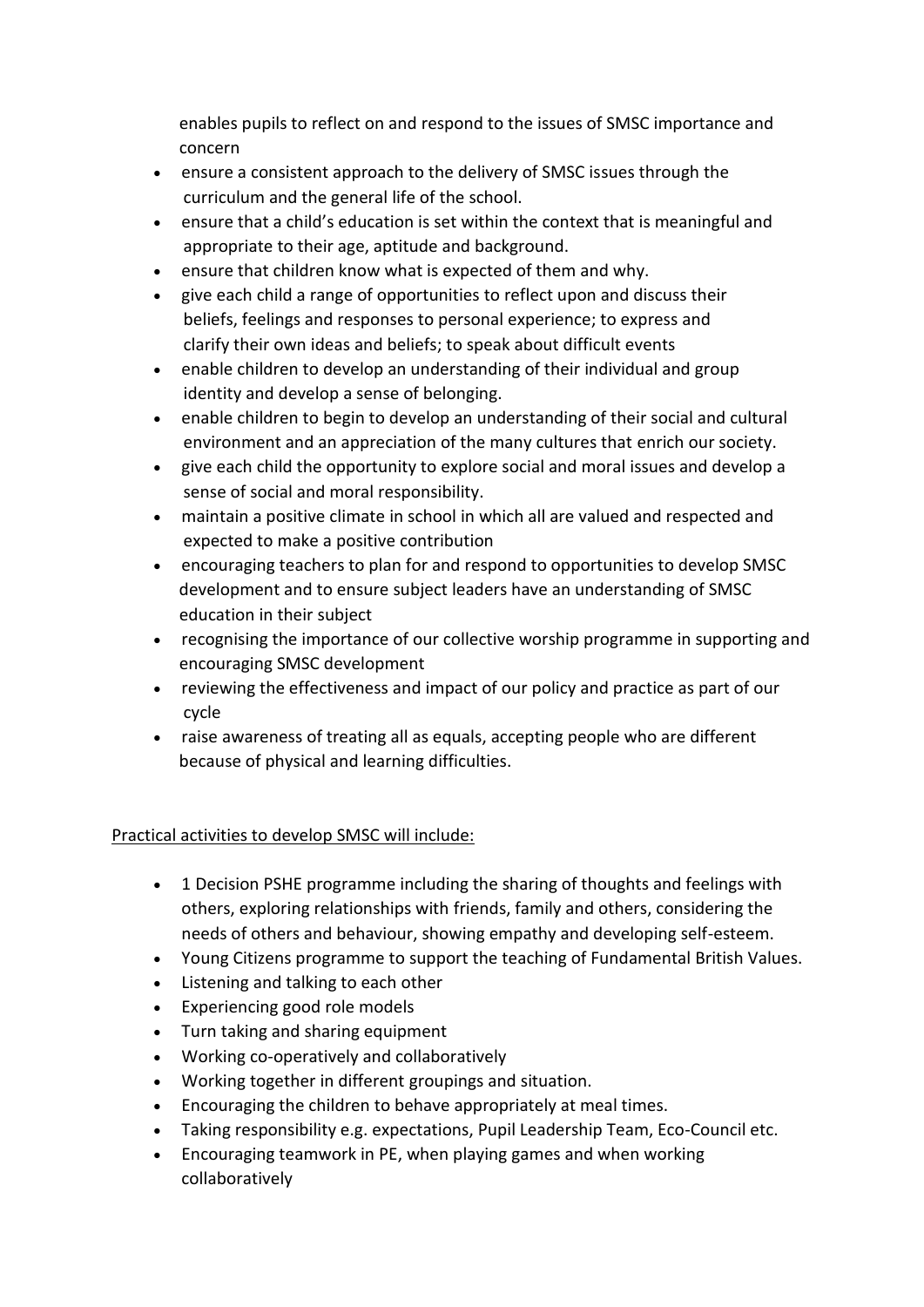- Appreciation of and respect for the work and performance of other children regardless of ability.
- Hearing music from different composers, cultures and genres e.g. in music for reflection time at the start of collective worship.
- Meeting people from different cultures and countries
- Participating in a variety of different educational visits
- Participation in live performances
- Use of assembly themes to explore important aspects of our heritage and other cultures e.g. festival days, the patron saints and global events.
- Studying literature and art from different cultures supported by visits from writers and artists and participating in workshops
- Opportunities for the children to hear and see live performances by professional actors, dancers and musicians.
- Opportunities to make and evaluate food from other countries.
- Opportunities in music to learn songs from different cultures
- Studying the contributions to society that certain famous people have made

## Links With the Wider community

- Visitors are welcomed into our school
- Links with the local religious groups will be fostered. Members of these will be invited into school.
- The school supports the work of a variety of charities.
- The development of strong home-school links is regarded as very important, enabling parents and teachers to work in an effective partnership to support the children.
- Children will be taught to appreciate and take responsibility for their local environment.
- Liaison with local Secondary schools, to support the primary curriculum and effective transition, takes place regularly.

## **Inclusion**

We have a strong ethos of valuing individuality. We are committed to equality of opportunity regardless of race, cultural background, ability or any physical or sensory disability. We believe that all pupils have a right to experience a real environment in which they can learn that people are not all the same. We believe that inclusion is about the school fitting in around the child. We strive to ensure that we meet the ranging needs of all pupils in the school.

# British Values

Schools are required to promote fundamental British Values explicitly across the curriculum. The fundamental British Values are: